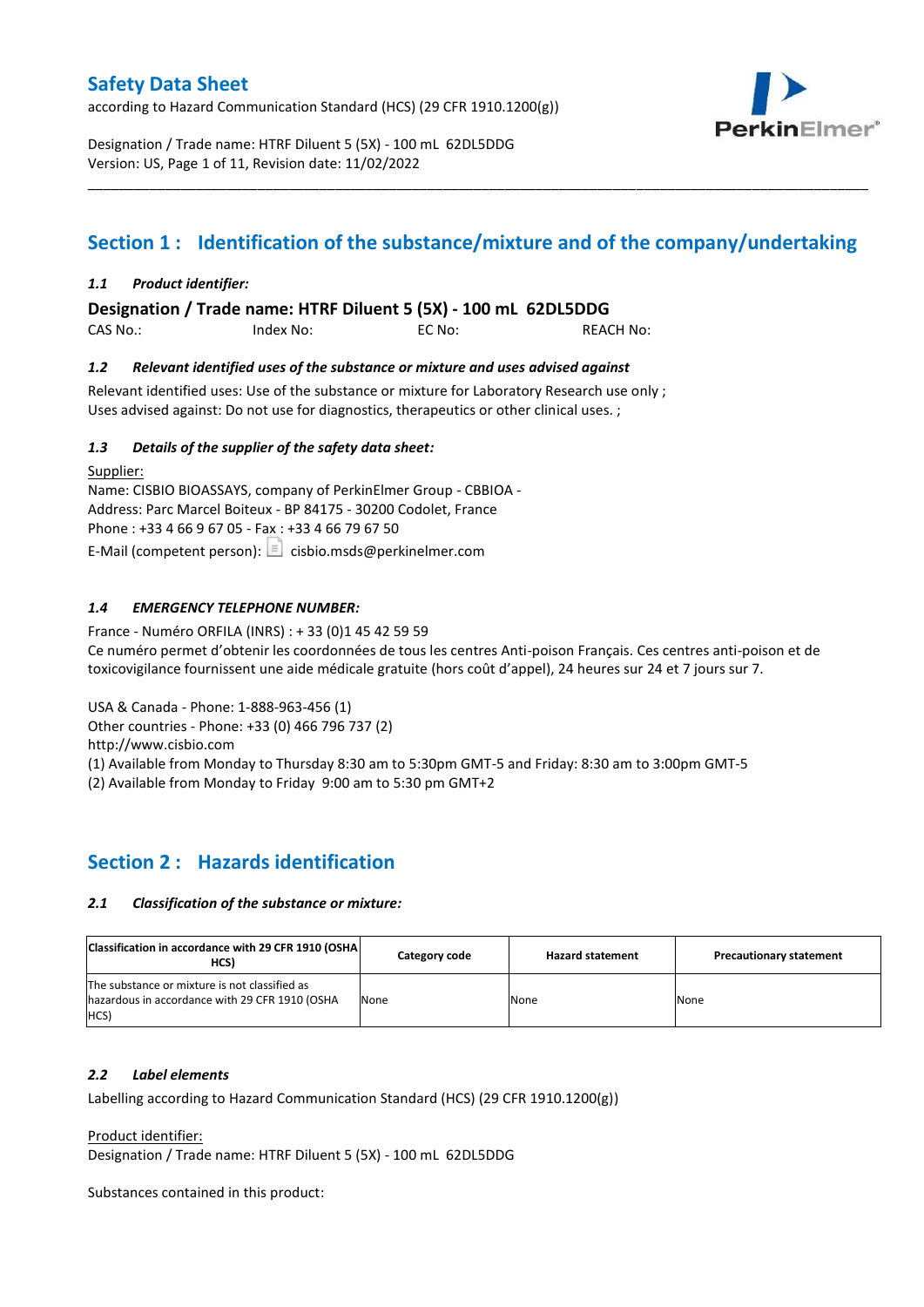according to Hazard Communication Standard (HCS) (29 CFR 1910.1200(g))

Designation / Trade name: HTRF Diluent 5 (5X) - 100 mL 62DL5DDG Version: US, Page 2 of 11, Revision date: 11/02/2022



Hazard pictograms

Signal word:

Hazard and precautionary statements:

#### *2.3 Other hazards*

The mixture does not contain substances classified as 'Substances of Very High Concern' (SVHC) >= 0.1% published by the European CHemicals Agency (ECHA) under article 57 of REACH. The mixture satisfies neither the PBT nor the vPvB criteria for mixtures in accordance with annexe XIII of the REACH regulations EC 1907/2006. ;

\_\_\_\_\_\_\_\_\_\_\_\_\_\_\_\_\_\_\_\_\_\_\_\_\_\_\_\_\_\_\_\_\_\_\_\_\_\_\_\_\_\_\_\_\_\_\_\_\_\_\_\_\_\_\_\_\_\_\_\_\_\_\_\_\_\_\_\_\_\_\_\_\_\_\_\_\_\_\_\_\_\_\_\_\_\_\_\_\_\_\_\_\_\_\_\_\_\_\_\_\_

Adverse human health effects: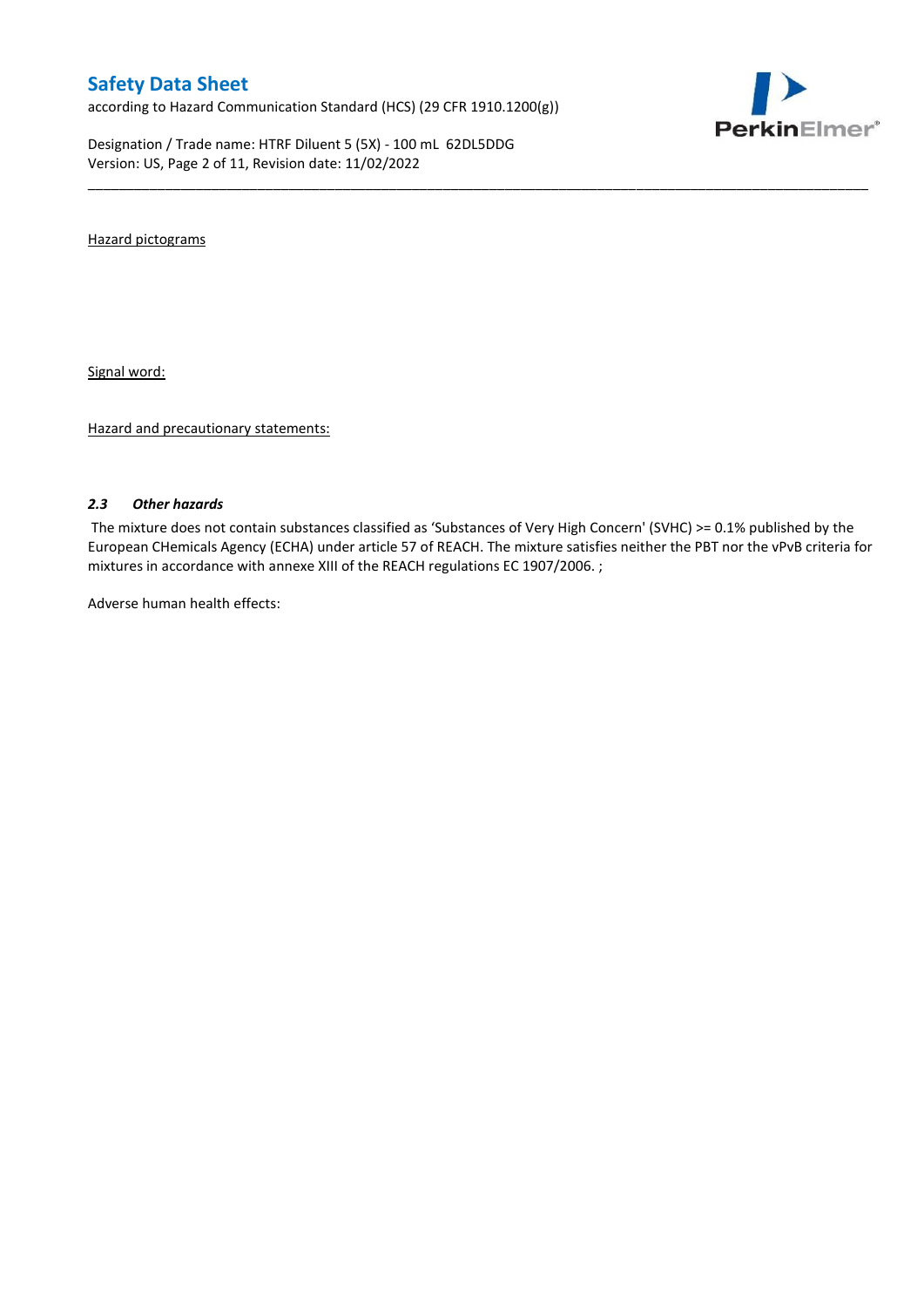according to Hazard Communication Standard (HCS) (29 CFR 1910.1200(g))



Designation / Trade name: HTRF Diluent 5 (5X) - 100 mL 62DL5DDG Version: US, Page 3 of 11, Revision date: 11/02/2022

# **Section 3 : Composition/information on ingredients**

### *3.2 Mixtures*

Hazardous ingredients:

| Substance name                        | CAS n°    | Index n° | EC n°     | <b>Classification in accordance with 29</b><br>CFR 1910 (OSHA HCS) | Concentration<br>(%) | <b>SCL</b> | M-factor |
|---------------------------------------|-----------|----------|-----------|--------------------------------------------------------------------|----------------------|------------|----------|
| potassium<br>dihydrogenorthophosphate | 7778-77-0 |          | 231-913-4 |                                                                    | $< 3\%$              |            |          |

\_\_\_\_\_\_\_\_\_\_\_\_\_\_\_\_\_\_\_\_\_\_\_\_\_\_\_\_\_\_\_\_\_\_\_\_\_\_\_\_\_\_\_\_\_\_\_\_\_\_\_\_\_\_\_\_\_\_\_\_\_\_\_\_\_\_\_\_\_\_\_\_\_\_\_\_\_\_\_\_\_\_\_\_\_\_\_\_\_\_\_\_\_\_\_\_\_\_\_\_\_

Additional information:

Full text of H- and EUH-phrases: see SECTION 16.

### **Section 4 : First aid measures**

#### *4.1 Description of first aid measures*

**General information**: Do not leave affected person unattended. ;

**Following inhalation**: In case of respiratory tract irritation, consult a physician. ;

**Following skin contact**:After contact with skin, wash immediately with water ;

**Following eye contact**: After contact with the eyes, rinse with water with the eyelids open for a sufficient length of time,

then consult an ophthalmologist immediately. ; **Following ingestion**: Do NOT induce vomiting. ;

**Self-protection of the first aider**:

### *4.2 Most important symptoms and effects, both acute and delayed*

Symptoms: No known symptoms to date. ; Effects:

### *4.3 Indication of any immediate medical attention and special treatment needed*

Notes for the doctor:

# **Section 5 : Firefighting measures**

#### *5.1 Extinguishing media:*

Suitable extinguishing media: This product is not flammable. Use extinguishing agent suitable for type of surrounding fire ;

#### *5.2 Special hazards arising from the substance or mixture*

Hazardous combustion products: /

### *5.3 Advice for fire-fighters*

Wear Protective clothing. ; Additional information: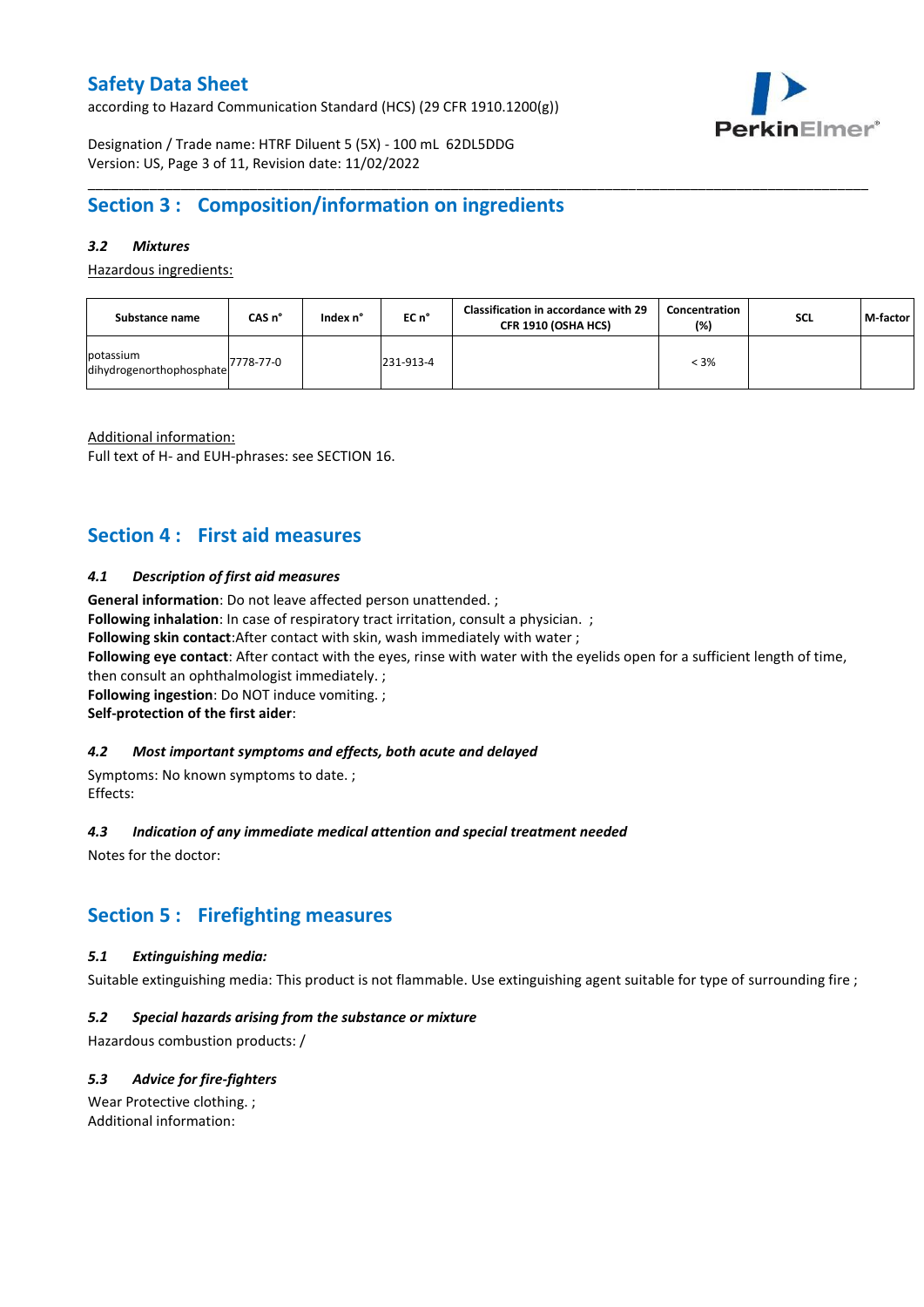according to Hazard Communication Standard (HCS) (29 CFR 1910.1200(g))



Designation / Trade name: HTRF Diluent 5 (5X) - 100 mL 62DL5DDG Version: US, Page 4 of 11, Revision date: 11/02/2022

### **Section 6 : Accidental release measures**

### *6.1 Personal precautions, protective equipment and emergency procedures*

Emergency procedures: Provide adequate ventilation. ;

### *6.2 Environmental precautions*

Do not allow to enter into surface water or drains. ;

#### *6.3 Methods and material for containment and cleaning up*

For cleaning up: Suitable material for taking up: Absorbing material, organic ; Other information:

#### *6.4 Reference to other sections*

Additional information:

# **Section 7 : Handling and storage**

### *7.1 Precautions for safe handling*

Protective measures: Advice on safe handling: Avoid contact with skin, eyes and clothes. ; Fire preventions:

Do not eat, drink or smoke in areas where reagents are handled. ; Advice on general occupational hygiene: Handle in accordance with good industrial hygiene and safety practice ;

\_\_\_\_\_\_\_\_\_\_\_\_\_\_\_\_\_\_\_\_\_\_\_\_\_\_\_\_\_\_\_\_\_\_\_\_\_\_\_\_\_\_\_\_\_\_\_\_\_\_\_\_\_\_\_\_\_\_\_\_\_\_\_\_\_\_\_\_\_\_\_\_\_\_\_\_\_\_\_\_\_\_\_\_\_\_\_\_\_\_\_\_\_\_\_\_\_\_\_\_\_

### *7.2 Conditions for safe storage, including any incompatibilities*

Requirements for storage rooms and vessels: Keep container tightly closed. ; Hints on storage assembly: Materials to avoid: Further information on storage conditions:

### *7.3 Specific end uses:*

Recommendations on specific end uses: Observe technical data sheet. ;

# **Section 8 : Exposure controls/personal protection**

#### *8.1 Control parameters*

Preliminary remark:

### 8.1.1 Occupational exposure limits:

OSHA (USA)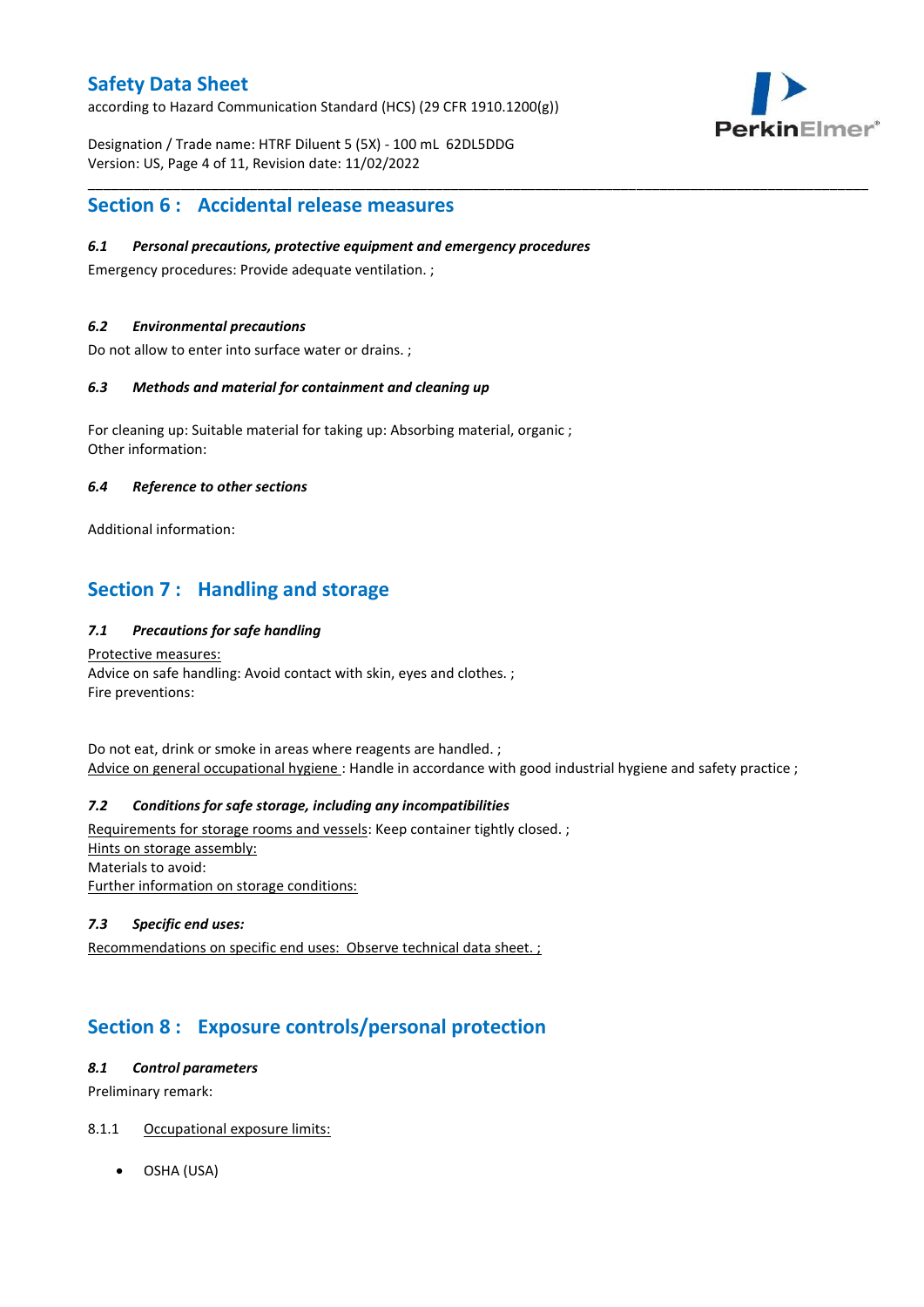according to Hazard Communication Standard (HCS) (29 CFR 1910.1200(g))



Designation / Trade name: HTRF Diluent 5 (5X) - 100 mL 62DL5DDG Version: US, Page 5 of 11, Revision date: 11/02/2022

| Source:                                               |        |           |                                                                            | Occupational Safety and Health Administration (OSHA) Permissible Exposure Limits (PELS) from 29 CFR 1910.1000 |                                                                      |                                                                        |
|-------------------------------------------------------|--------|-----------|----------------------------------------------------------------------------|---------------------------------------------------------------------------------------------------------------|----------------------------------------------------------------------|------------------------------------------------------------------------|
| Substance                                             | EC-No. | CAS-No    | <b>OSHA Permissible</b><br><b>Exposure Limit (PEL)</b><br>8-hour TWA (ppm) | <b>OSHA Permissible</b><br><b>Exposure Limit (PEL) 8-</b><br>hour TWA (mg/m3)                                 | <b>OSHA Permissible</b><br><b>Exposure Limit (PEL)</b><br>STEL (ppm) | <b>OSHA Permissible</b><br><b>Exposure Limit (PEL)</b><br>STEL (mg/m3) |
| $\frac{1}{17778-77-0}$ / 231-913- $\big _{231-913-4}$ |        | 7778-77-0 |                                                                            |                                                                                                               |                                                                      |                                                                        |

| Source :                            | TRGS 903, November 2015, BAuA |               |             |           |
|-------------------------------------|-------------------------------|---------------|-------------|-----------|
| Substance                           | EC No.                        | <b>CAS-No</b> | BGW (mg/m3) | BGW (ppm) |
| 7778-77-0 / 231-913-231-913-4<br>14 |                               | 7778-77-0     |             |           |

### 8.1.2 DNEL/PNEC-values:

• DNEL worker

| Source:                  |                     | <b>GESTIS</b> - substance database |                                                 |                                                       |                                                          |                                                  |                                                       |                                                           |                                                             |
|--------------------------|---------------------|------------------------------------|-------------------------------------------------|-------------------------------------------------------|----------------------------------------------------------|--------------------------------------------------|-------------------------------------------------------|-----------------------------------------------------------|-------------------------------------------------------------|
| Substance                | EC No.              | <b>CAS-No</b>                      | Acute - dermal,<br>local effects<br>(mg/kg/day) | Long-term-<br>dermal, local<br>effects<br>(mg/kg/day) | Long-term-<br>dermal.<br>systemic effects<br>(mg/kg/day) | Acute –<br>linhalation. local<br>effects (mg/m3) | Acute –<br>inhalation.<br>systemic effects<br>(mg/m3) | Long-term $-$<br>linhalation. locall<br>effects (mg/m3) ` | Long-term $-$<br>inhalation,<br>systemic effects<br>(mg/m3) |
| 7778-77-0 /<br>231-913-4 | 231-913-4 7778-77-0 |                                    |                                                 |                                                       |                                                          |                                                  | 4.07-4.07                                             |                                                           |                                                             |

#### DNEL consumer

| Source:                  |        | <b>GESTIS</b> - substance database |                                                 |                                                          |                                                             |                                                  |                                                       |                                                     |                                                          |
|--------------------------|--------|------------------------------------|-------------------------------------------------|----------------------------------------------------------|-------------------------------------------------------------|--------------------------------------------------|-------------------------------------------------------|-----------------------------------------------------|----------------------------------------------------------|
| <b>Substance</b>         | EC No. | <b>CAS-No</b>                      | Acute - dermal.<br>local effects<br>(mg/kg/day) | Long-term $-$<br>dermal, local<br>effects<br>(mg/kg/day) | Long-term $-$<br>dermal,<br>systemic effects<br>(mg/kg/day) | Acute –<br>linhalation. local<br>effects (mg/m3) | Acute -<br>inhalation.<br>systemic effects<br>(mg/m3) | Long-term-<br>linhalation. local<br>effects (mg/m3) | Long-term-<br>inhalation.<br>systemic effects<br>(mg/m3) |
| 7778-77-0 /<br>231-913-4 |        | 231-913-4 7778-77-0                |                                                 |                                                          |                                                             |                                                  |                                                       |                                                     |                                                          |

### • PNEC

| Source:          | <b>INERIS</b>                  |               |            |                                                                                                                    |  |  |              |  |                                    |  |  |                      |  |  |  |  |  |
|------------------|--------------------------------|---------------|------------|--------------------------------------------------------------------------------------------------------------------|--|--|--------------|--|------------------------------------|--|--|----------------------|--|--|--|--|--|
|                  |                                |               |            | PNEC AQUATIC                                                                                                       |  |  |              |  |                                    |  |  | <b>PNEC Sediment</b> |  |  |  |  |  |
| <b>Substance</b> | EC-No.                         | <b>CAS-No</b> | freshwater |                                                                                                                    |  |  | marine water |  | freshwater<br>intermittent release |  |  | marine water         |  |  |  |  |  |
|                  |                                |               |            | [(mg/L)  (mg/kg)  (ppm)  (mg/L)  (mg/kg)  (ppm)  (mg/L)  (mg/kg)  (ppm)  (mg/L) (mg/kg) (ppm) (mg/L) (mg/kg) (ppm) |  |  |              |  |                                    |  |  |                      |  |  |  |  |  |
| 7778-77-0        | / 231-913- 231-913-4 7778-77-0 |               |            |                                                                                                                    |  |  |              |  |                                    |  |  |                      |  |  |  |  |  |

| Source:          | <b>INERIS</b> |               |        |
|------------------|---------------|---------------|--------|
| <b>Substance</b> | EC-No.        | <b>∩AS-No</b> | Others |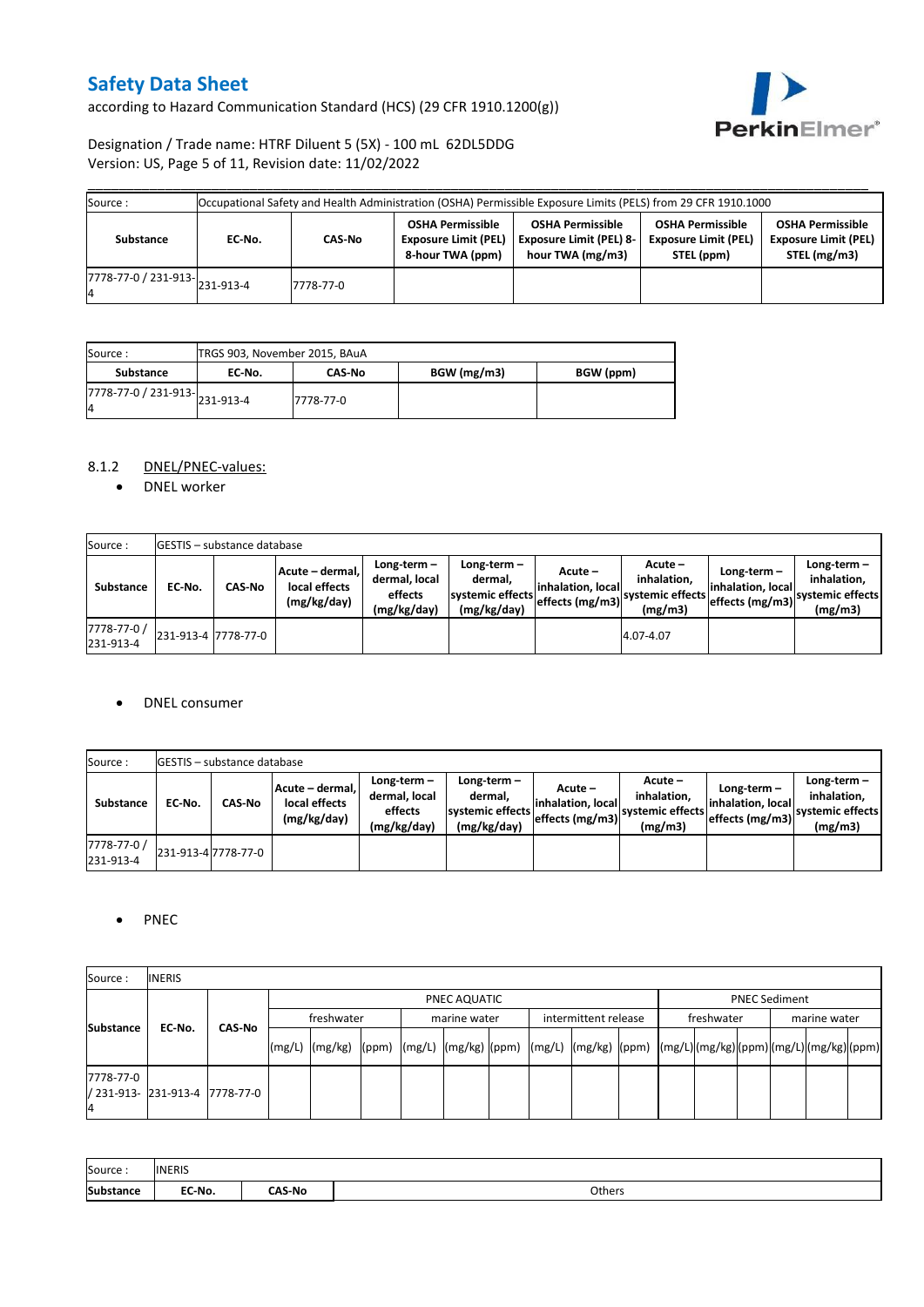according to Hazard Communication Standard (HCS) (29 CFR 1910.1200(g))



Designation / Trade name: HTRF Diluent 5 (5X) - 100 mL 62DL5DDG Version: US, Page 6 of 11, Revision date: 11/02/2022

|                          |           |           |        | <b>PNEC soil</b> |                  | PNEC sewage treatment<br>plant |       |        | <b>PNEC</b> air |       | PNEC secondary<br>poisoning |  |       |
|--------------------------|-----------|-----------|--------|------------------|------------------|--------------------------------|-------|--------|-----------------|-------|-----------------------------|--|-------|
|                          |           |           | (mg/L) | (mg/kg)          | $(ppm)$ $(mg/L)$ | (mg/kg)                        | (ppm) | (mg/L) | (mg/kg)         | (ppm) | $(mg/L)$ $(mg/kg)$          |  | (ppm) |
| 7778-77-0 /<br>231-913-4 | 231-913-4 | 7778-77-0 |        |                  |                  |                                |       |        |                 |       |                             |  |       |

#### *8.2 Exposure controls*

8.2.1 Appropriate engineering controls:

Technical measures and appropriate working operations should be given priority over the use of personal protective equipment. See section 7

8.2.2 Personal protective equipment:

Eye / Face protection: Safety glasses with side-shields ;

Skin protection:Gloves ;

Respiratory protection:Ensure adequate ventilation ;

Thermal hazards:

8.2.3 Environmental exposure controls:

Consumer exposure control

Measures related to consumer uses of the substance (as such or in mixtures): Measures related to the service life of the substance in articles:

# **Section 9 : Physical and chemical properties**

#### *9.1 Information on basic physical and chemical properties*

Appearance

| $-$                   |             |
|-----------------------|-------------|
| Physical state        | Liquid      |
| Colour                | Colorless : |
| Odour                 |             |
| Odour threshold (ppm) |             |

|                                                             |                                       | Value | Concentration<br>(mol/L) | Method | Temperature (°C) | Pressure (kPa) | Remark |
|-------------------------------------------------------------|---------------------------------------|-------|--------------------------|--------|------------------|----------------|--------|
| pH                                                          |                                       |       |                          |        |                  |                |        |
| Melting point (°C)                                          |                                       |       |                          |        |                  |                |        |
| Freezing point (°C)                                         |                                       |       |                          |        |                  |                |        |
| Initial boiling point/boiling range (°C)                    |                                       |       |                          |        |                  |                |        |
| Flash point (°C)                                            |                                       |       |                          |        |                  |                |        |
| Evaporation rate (kg/m <sup>2</sup> /h)                     |                                       |       |                          |        |                  |                |        |
| Flammability (type:) (%)                                    |                                       |       |                          |        |                  |                |        |
| Upper/lower<br>flammability or explosive<br>limits          | Upper explosive limit<br>(%)          |       |                          |        |                  |                |        |
|                                                             | Lower explosive limit (%)             |       |                          |        |                  |                |        |
| Vapour pressure (kPa)                                       |                                       |       |                          |        |                  |                |        |
| Vapour density (g/cm <sup>3</sup> )                         |                                       |       |                          |        |                  |                |        |
|                                                             | Density (g/cm <sup>3</sup> )          |       |                          |        |                  |                |        |
| Densities                                                   | Relative density (g/cm <sup>3</sup> ) |       |                          |        |                  |                |        |
|                                                             | Bulk density (g/cm <sup>3</sup> )     |       |                          |        |                  |                |        |
|                                                             | Critical density (g/cm <sup>3</sup> ) |       |                          |        |                  |                |        |
| Solubility (Type: ) (g/L)                                   |                                       |       |                          |        |                  |                |        |
| Partition coefficient (log Pow)                             |                                       |       |                          |        |                  |                |        |
| n-octanol/water at pH :                                     |                                       |       |                          |        |                  |                |        |
|                                                             | Auto-ignition temperature (°C)        |       |                          |        |                  |                |        |
| Decomposition temperature (°C)<br>Decomposition energy : kJ |                                       |       |                          |        |                  |                |        |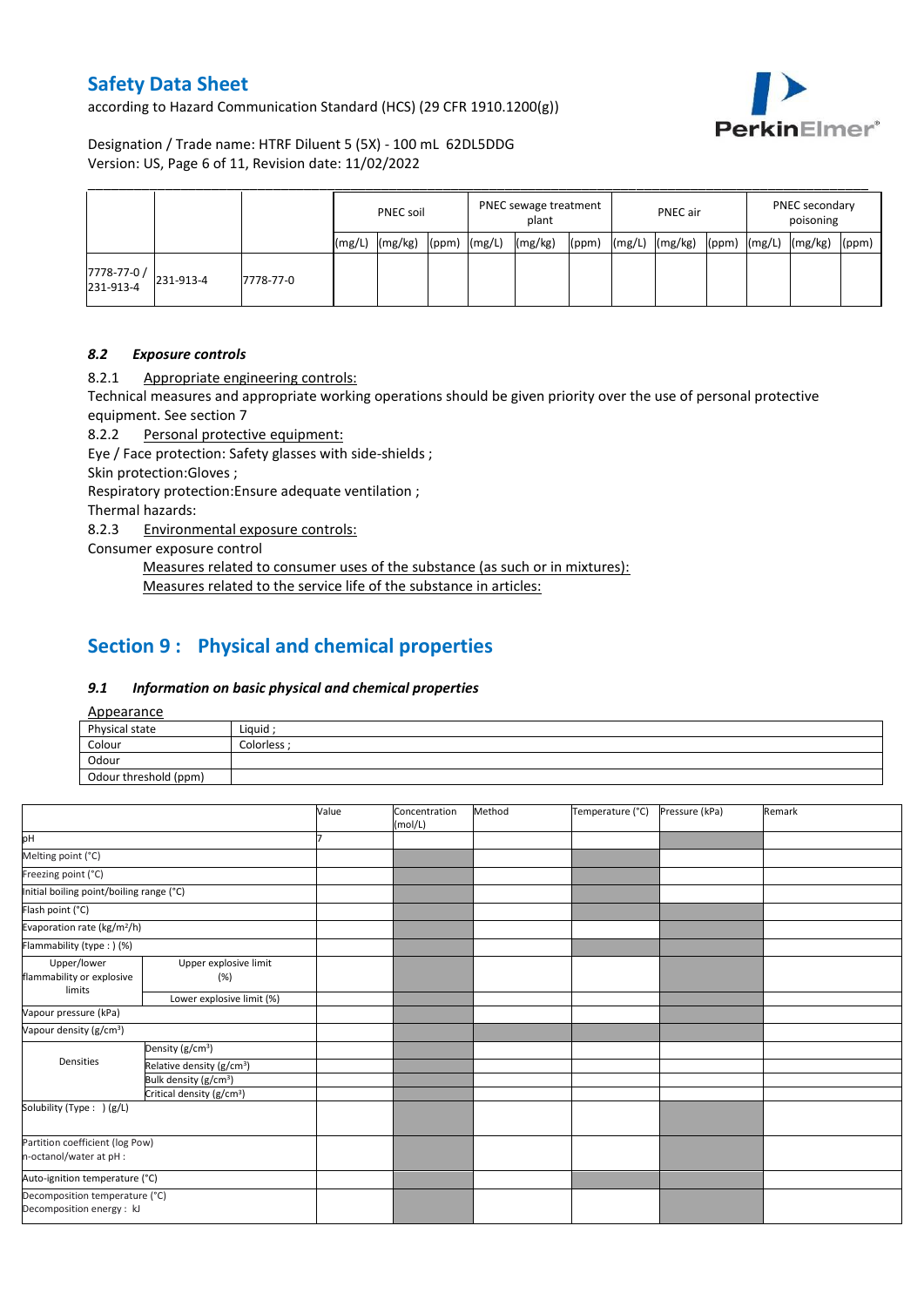according to Hazard Communication Standard (HCS) (29 CFR 1910.1200(g))



Designation / Trade name: HTRF Diluent 5 (5X) - 100 mL 62DL5DDG Version: US, Page 7 of 11, Revision date: 11/02/2022

| Viscosity | Viscosity, dynamic (poiseuille)           |  |  |  |
|-----------|-------------------------------------------|--|--|--|
|           | Viscosity, cinematic (cm <sup>3</sup> /s) |  |  |  |
|           | Explosive properties                      |  |  |  |
|           | Oxidising properties                      |  |  |  |

#### *9.2 Other information:*

No other relevant data available

# **Section 10 : Stability and reactivity**

#### *10.1 Reactivity*

This material is considered to be non-reactive under normal use conditions. ;

*10.2 Chemical stability*

- *10.3 Possibility of hazardous reactions*
- *10.4 Conditions to avoid:*
- *10.5 Incompatible materials:*
- *10.6 Hazardous decomposition products:*

Does not decompose when used for intended uses. ;

# **Section 11 : Toxicological information**

Toxicokinetics, metabolism and distribution

*11.1 Information on toxicological effects*

Substances

**Acute toxicity**

Animal data: Acute oral toxicity:

Acute dermal toxicity:

Acute inhalative toxicity:

Practical experience / human evidence: Assessment / Classification: General Remark:

**•** Skin corrosion/irritation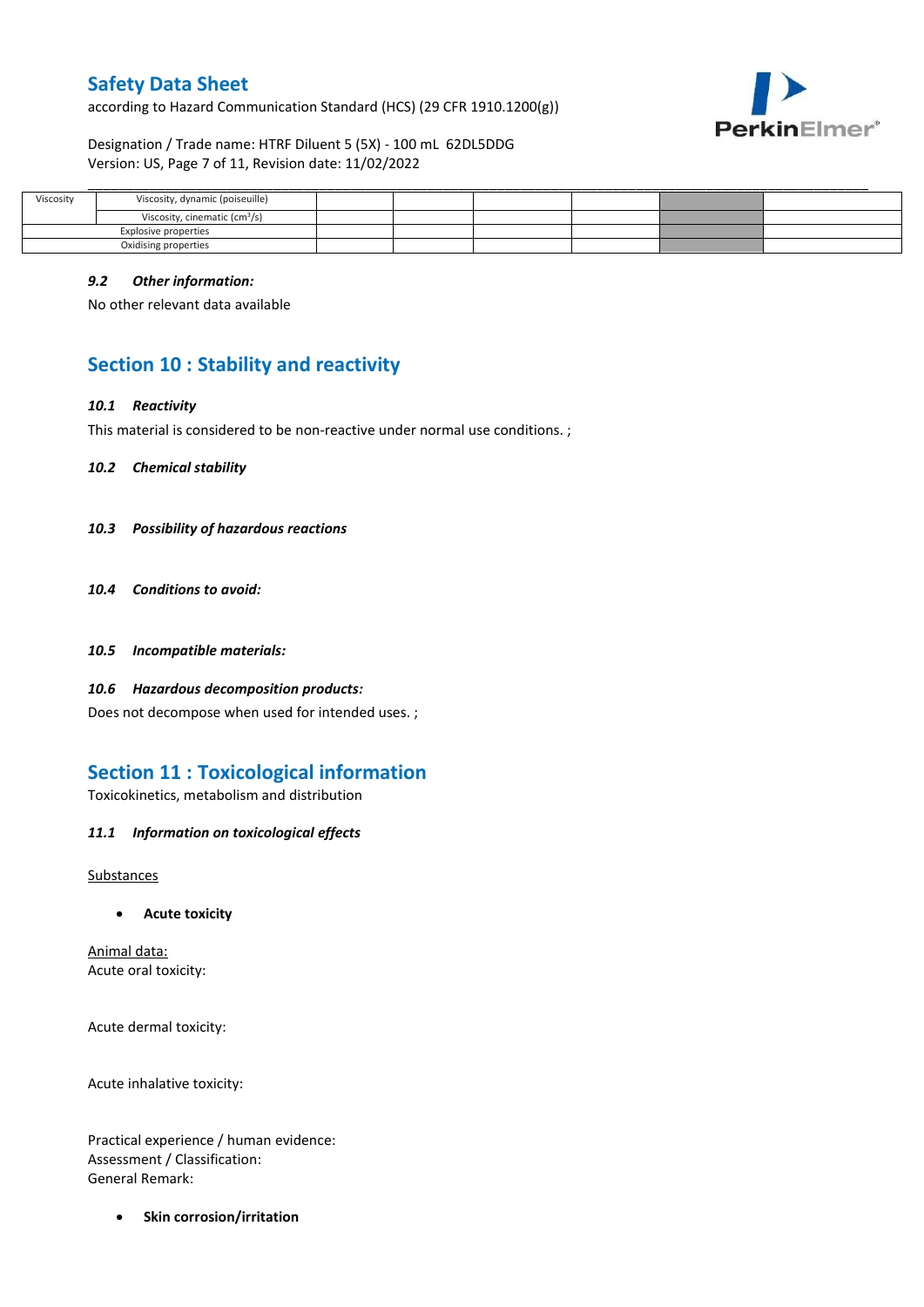according to Hazard Communication Standard (HCS) (29 CFR 1910.1200(g))

\_\_\_\_\_\_\_\_\_\_\_\_\_\_\_\_\_\_\_\_\_\_\_\_\_\_\_\_\_\_\_\_\_\_\_\_\_\_\_\_\_\_\_\_\_\_\_\_\_\_\_\_\_\_\_\_\_\_\_\_\_\_\_\_\_\_\_\_\_\_\_\_\_\_\_\_\_\_\_\_\_\_\_\_\_\_\_\_\_\_\_\_\_\_\_\_\_\_\_\_\_



Designation / Trade name: HTRF Diluent 5 (5X) - 100 mL 62DL5DDG Version: US, Page 8 of 11, Revision date: 11/02/2022

#### Animal data:

In-vitro skin test method: In-vitro skin test result:

Assessment / Classification:

**Eye damage/irritation**

Animal data:

In vitro eye test method: In vitro eye test result: Assessment / Classification:

#### C**MR effects (carcinogenity, mutagenicity and toxicity for reproduction)**

o Germ cell mutagenicity:

Animal data:

Assessment / Classification:

o Carcinogenicity

Practical experience / human evidence: Animal data:

Other information: Assessment / Classification:

o Reproductive toxicity

Practical experience / human evidence: Animal data:

Other information: Assessment / Classification:

Overall assessment on CMR properties:

 **Specific target organ toxicity (single exposure)** o STOT SE 1 and 2

Animal data:

Other information:

o STOT SE 3

Practical experience / human evidence:

Other information: Assessment / Classification: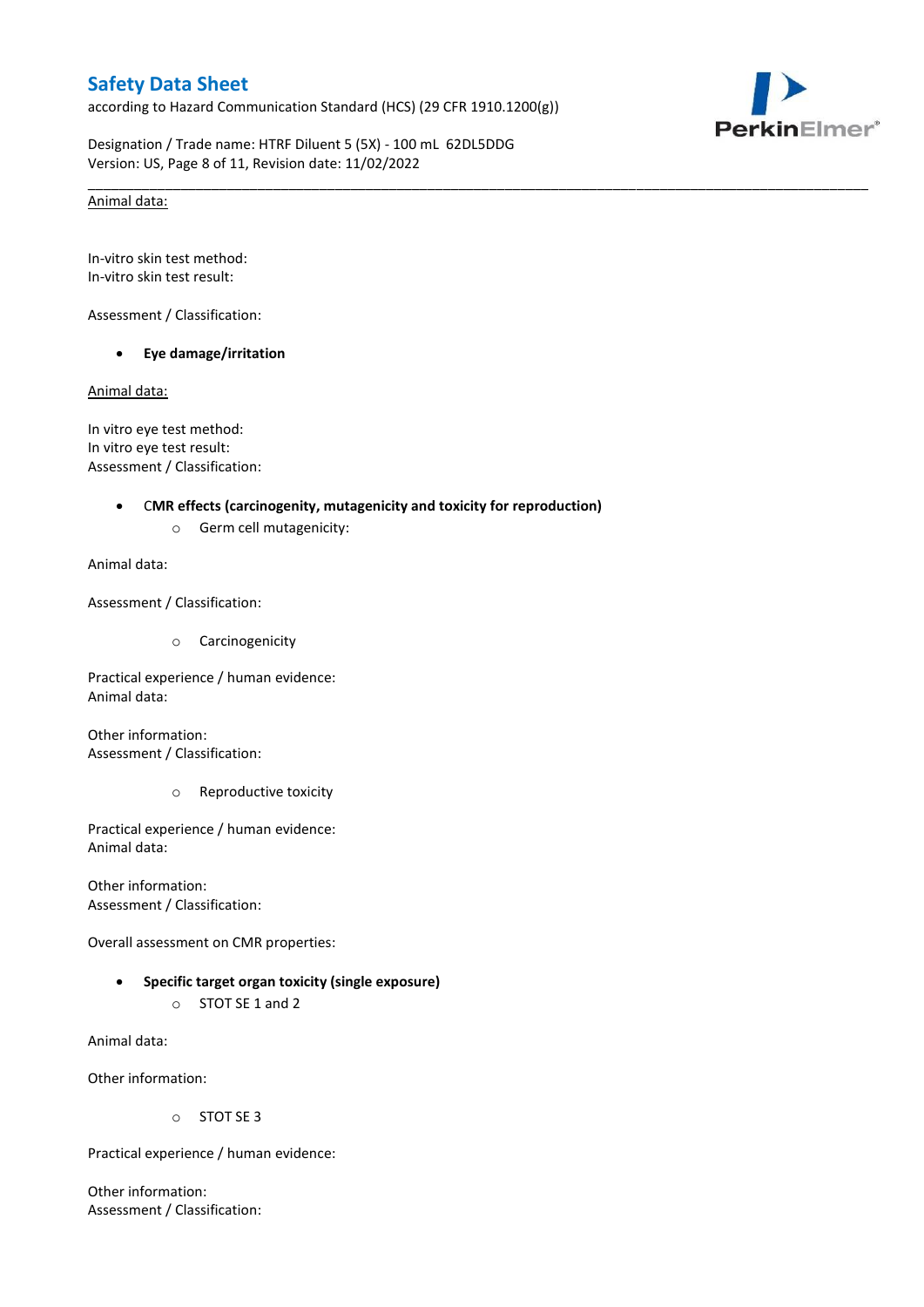according to Hazard Communication Standard (HCS) (29 CFR 1910.1200(g))



Designation / Trade name: HTRF Diluent 5 (5X) - 100 mL 62DL5DDG Version: US, Page 9 of 11, Revision date: 11/02/2022

### **Specific target organ toxicity (repeated exposure)**

Practical experience / human evidence: Animal data:

Assessment / Classification: Other information

### **Aspiration hazard**

Practical experience / human evidence: Experimental data: viscosity data: see SECTION 9. Assessment / Classification: Remark:

11.1.1 Mixtures No toxicological information is available for the mixture itself

### **Section 12 : Ecological information**

In case that test data regarding one endpoint/differentiation exist for the mixture itself, the classification is carried out according to the substance criteria (excluding biodegradation and bioaccumulation). If no test data exist, the criteria for mixture classification has to be used (calculation method) in this case the toxicological data of the ingredients are shown.

\_\_\_\_\_\_\_\_\_\_\_\_\_\_\_\_\_\_\_\_\_\_\_\_\_\_\_\_\_\_\_\_\_\_\_\_\_\_\_\_\_\_\_\_\_\_\_\_\_\_\_\_\_\_\_\_\_\_\_\_\_\_\_\_\_\_\_\_\_\_\_\_\_\_\_\_\_\_\_\_\_\_\_\_\_\_\_\_\_\_\_\_\_\_\_\_\_\_\_\_\_

### *12.1 Aquatic toxicity:*

Acute (short-term) fish toxicity

Chronic (long-term) fish toxicity

Acute (short-term) toxicity to crustacea

Chronic (long-term) toxicity to crustacea

Acute (short-term) toxicity to algae and cyanobacteria

Toxicity to microorganisms and other aquatic plants / organisms

Assessment / Classification:

### *12.2 Persistence and degradability* Biodegradation:

Abiotic Degradation:

Assessment / Classification:

### *12.3 Bioaccumulative potential*

Bioconcentration factor (BCF):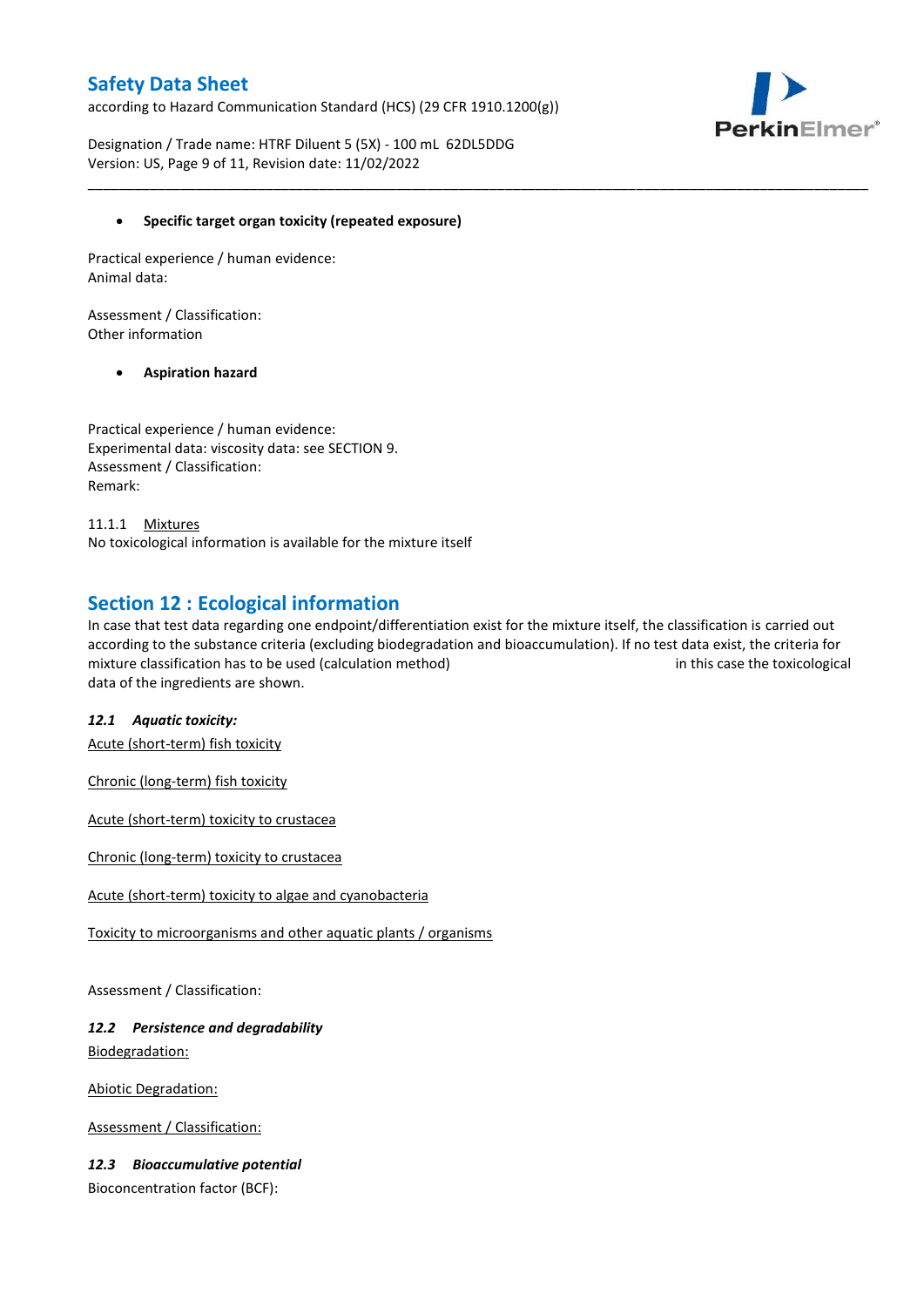according to Hazard Communication Standard (HCS) (29 CFR 1910.1200(g))

Designation / Trade name: HTRF Diluent 5 (5X) - 100 mL 62DL5DDG Version: US, Page 10 of 11, Revision date: 11/02/2022

#### *12.4 Mobility in soil*

#### *12.5 Results of PBT and vPvB assessment*

#### *12.6 Other adverse effects:*

Additional ecotoxicological information:

# **Section 13 : Disposal considerations**

### *13.1 Waste treatment methods*

Waste treatment options: Dispose of waste according to applicable legislation. ;

Other disposal recommendations: Additional information:

# **Section 14 : Transport information**

#### ADR/RID/AND/IMDG/IATA

| UN No.                     |  |
|----------------------------|--|
| UN Proper shipping name    |  |
| Transport hazard class(es) |  |
| Hazard label(s)            |  |
|                            |  |
| Packing group              |  |

\_\_\_\_\_\_\_\_\_\_\_\_\_\_\_\_\_\_\_\_\_\_\_\_\_\_\_\_\_\_\_\_\_\_\_\_\_\_\_\_\_\_\_\_\_\_\_\_\_\_\_\_\_\_\_\_\_\_\_\_\_\_\_\_\_\_\_\_\_\_\_\_\_\_\_\_\_\_\_\_\_\_\_\_\_\_\_\_\_\_\_\_\_\_\_\_\_\_\_\_\_

#### *Transport in bulk according to Annex II of MARPOL 73/78 and the IBC Code*

| Special Provisions for ADR/RID:                                      |
|----------------------------------------------------------------------|
| <b>Excepted Quantities for ADR/RID:</b>                              |
|                                                                      |
|                                                                      |
| Portable tanks and bulk containers Instructions:                     |
| Portable tanks and bulk containers Special Provisions:               |
| ADR Tank special provisions:                                         |
| Special provisions for carriage Packages:                            |
|                                                                      |
| Special provisions for carriage for loading, unloading and handling: |
|                                                                      |
| Transport category (Tunnel restriction code):                        |
|                                                                      |
| Subsidiary risk(s) for IMDG:                                         |
| Limited quantities for IMDG:                                         |
| <b>IBC</b> Instructions:                                             |
| <b>IMO tank instructions:</b>                                        |
| Tanks and bulk Provisions:                                           |
| Stowage and segregation for IMDG:                                    |
|                                                                      |
|                                                                      |